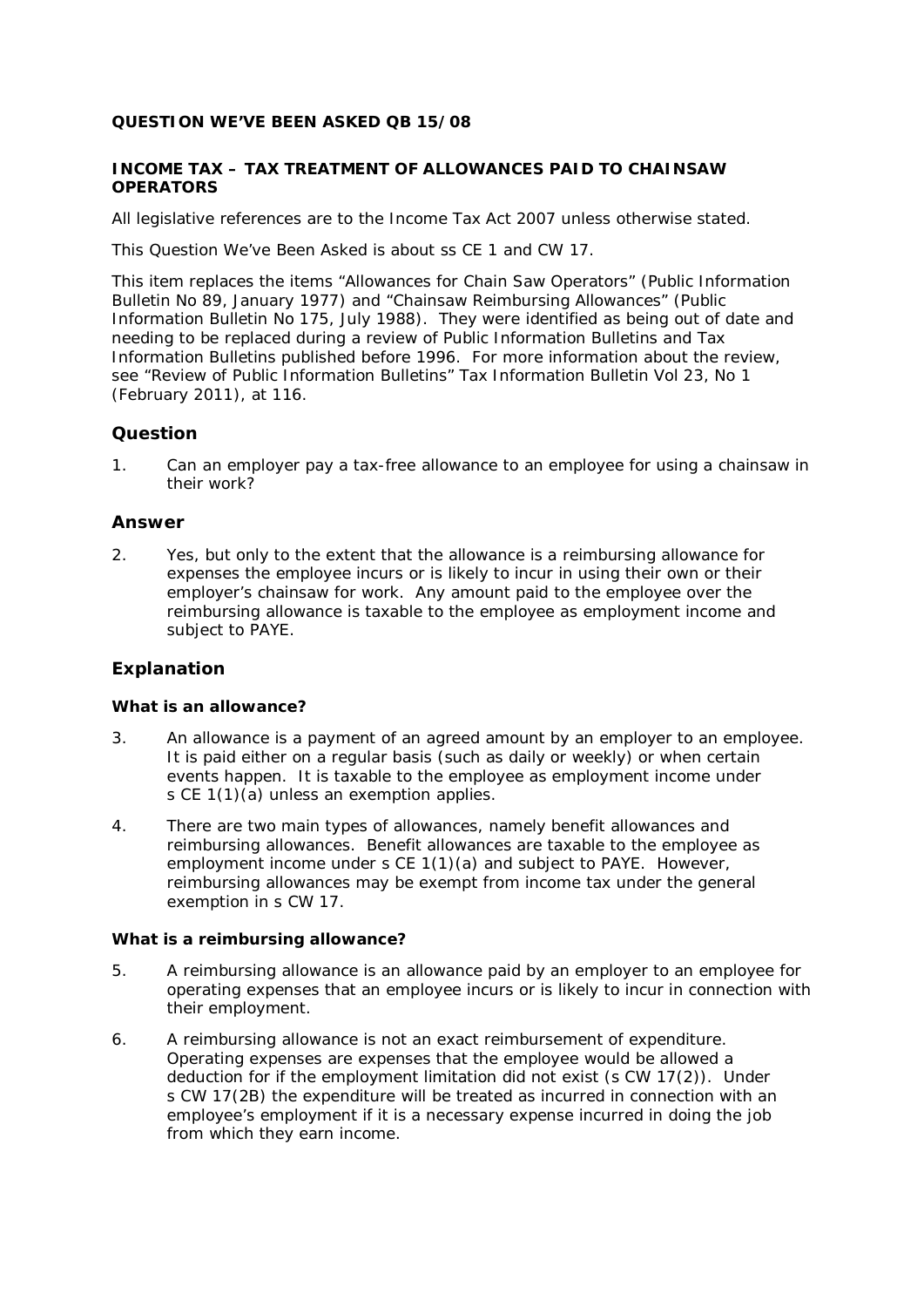- 7. For a chainsaw reimbursing allowance to be paid tax-free to an employee under s CW 17(2), the employee must incur, in connection with their employment, operating expenses on a chainsaw:
	- owned and operated by the employee in their work; or
	- owned by the employer and operated by the employee in their work.

The Commissioner acknowledges that it is unlikely that an employee will incur operating expenses on their employer's chainsaw in practice. Where the employee does not incur operating expenses on their employer's chainsaw, they cannot receive a chainsaw reimbursing allowance tax-free.

# **What is a benefit allowance?**

- 8. A benefit allowance is an allowance paid by an employer to compensate an employee for the conditions of their service, such as using a dangerous piece of equipment or working in a dangerous or dirty environment or in a remote location. Unlike a reimbursing allowance, a benefit allowance is taxable to the employee as employment income under s CE 1(1)(a) and subject to PAYE.
- 9. If the allowance paid is a mixture of a reimbursing allowance and a benefit allowance, then only that part of the total allowance that is a reimbursing allowance can be paid tax-free.

## **What types of expenses can a chainsaw reimbursing allowance cover?**

- 10. A chainsaw reimbursing allowance can cover operating expenses such as interest, insurance, repairs and maintenance costs (including labour and parts), bars and consumables (such as chains, petrol, two-stroke oil and chain oil).
- 11. In setting the allowance amount, the employer can estimate the total amount of expenditure an employee is likely to incur in using their chainsaw at work. Section CW 17(3) allows employers to make a "reasonable estimate" of the amount of expenditure likely to be incurred by an employee or a group of employees.
- 12. A reasonable estimate is one that has some basis. For example, the estimate might be based on actual historical data, industry standard information or employee survey information. Employers must retain sufficient information about how the estimate was calculated to substantiate the allowance amount. Employers should review their estimates periodically to ensure they remain "reasonable".

## **Can an amount for depreciation be paid as part of a chainsaw reimbursing allowance?**

13. An employee who buys their own chainsaw cannot be reimbursed tax-free for the purchase price of the chainsaw because the expenditure is of a capital nature. However, under s CW 17(4), a chainsaw reimbursing allowance can include an amount for the depreciation of the chainsaw where the employee owns the chainsaw. The depreciation amount included in a chainsaw reimbursing allowance is not meant to be an exact reimbursement of the cost of the chainsaw. It is supposed to be a reasonable estimate of the depreciation loss likely to be suffered by an employee from using their chainsaw at work. Employers can therefore factor into the chainsaw reimbursing allowance paid to their employees an estimated amount representing the depreciation loss likely to be suffered by the employees using their own chainsaws in their employer's business. This estimated amount should be based on the depreciation rates for chainsaws set by the Commissioner.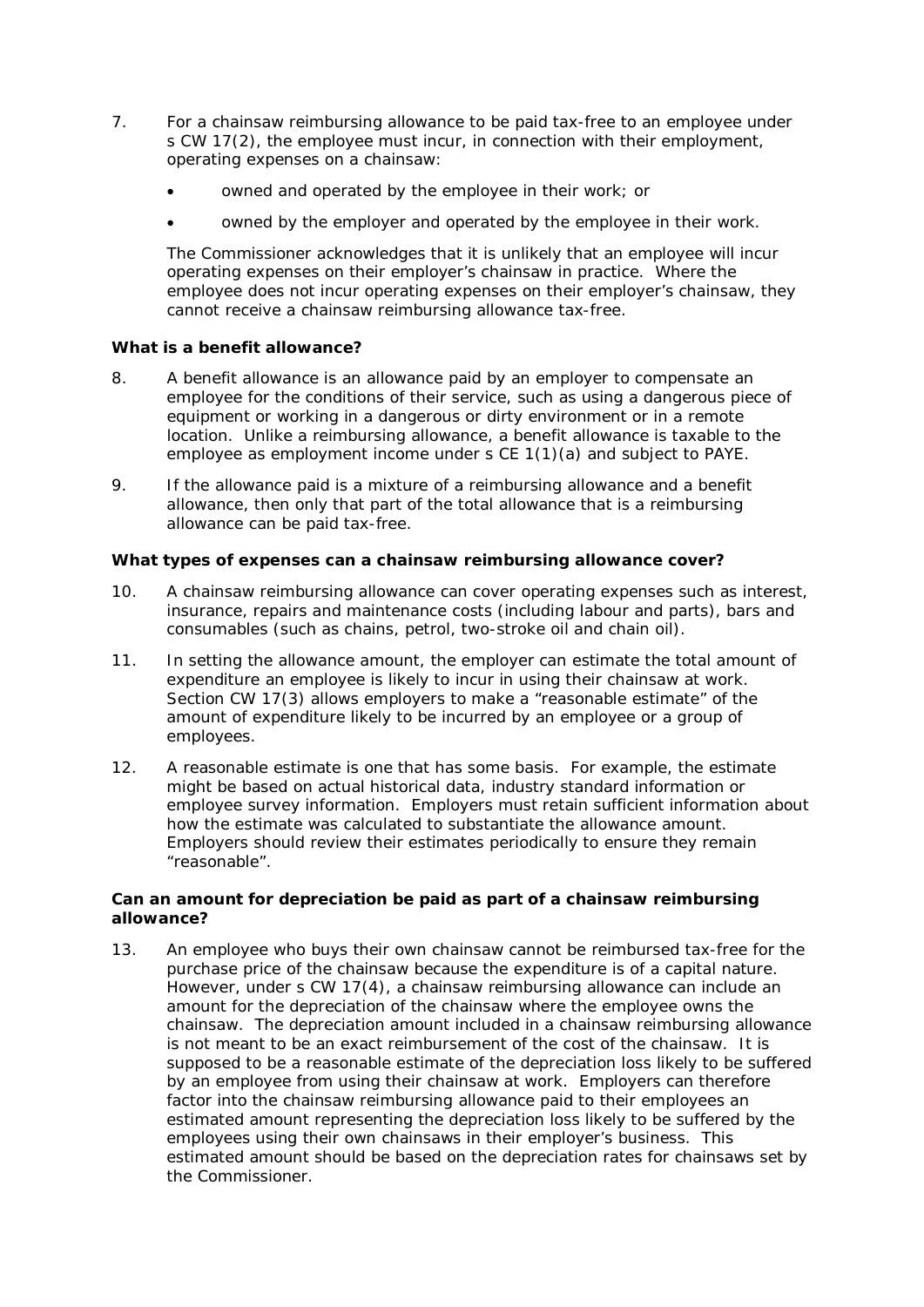- 14. The depreciation rate for chainsaws of professional loggers (such as crosscutters) is 100%. This means that the full cost of the chainsaw can be written off as depreciation and factored into the amount of the chainsaw reimbursing allowance for professional loggers annually.
- 15. The Commissioner understands that the forestry industry is far more mechanised today than in the past. The industry is increasingly using mechanised harvesters, static de-limbers and the like. This means that the use of chainsaws has become less prevalent, and the number of professional loggers has decreased as a result. The depreciation rate for chainsaws of forestry workers other than professional loggers, as well as of arborists and other employees using their chainsaws for work, is 67% (for both the straight line and diminishing value calculations). This means that a proportion (up to 67%) of the cost of the chainsaw can annually be factored into the chainsaw reimbursing allowance paid to such workers to compensate for the depreciation of the chainsaw.
- 16. An amount for the depreciation of a chainsaw can be included in the chainsaw reimbursing allowance because depreciation is an operating charge that employees are likely to incur in connection with their employment in using their chainsaws at work. To the extent that any amount paid for depreciation of a chainsaw exceeds the amount allowed under the Act, it cannot be paid tax-free under s CW 17. This is because it will be reimbursing expenditure of a capital nature. It is therefore subject to the capital limitation and would not be deductible to the employee.

# **What happens when the employee only uses the chainsaw some of the time or not at all?**

- 17. For a chainsaw reimbursing allowance to be tax-free under s CW 17, it must be a reasonable estimate of the operating costs an employee is likely to incur in using their chainsaw for work. For professional loggers, such as cross-cutters, those costs are likely to be greater than for other employees who use their chainsaws at work, such as arborists. These other employees might also incur some operating costs, although these costs are expected to be less than professional loggers' costs. In the case of those employees who are required to bring a chainsaw to work but do not use it regularly (or do not use it at all), such as machine operators, the level of costs that can be legitimately reimbursed with a chainsaw reimbursing allowance will be much less. This is because, apart from depreciation, these employees are likely to incur minimal expenses (if any) in using their chainsaw at work.
- 18. If all these employees (eg, cross-cutter, arborist, machine operator) are paid the same level of chainsaw reimbursing allowance, the whole allowance may be taxfree to the cross-cutter, but will be split between a reimbursing allowance (taxfree) and a benefit allowance (taxable to the employee as employment income) for the others.
- 19. Any chainsaw allowance paid to an employee who neither owns nor uses a chainsaw at work at all is taxable to the employee as employment income and subject to PAYE. This is because the exemption in s CW 17 does not apply.

## **What about other reimbursing allowances paid to forestry workers?**

20. The principles discussed above relating to the tax treatment of allowances also apply to other allowances that might be paid in the forestry sector.

# **Examples**

21. The following examples are included to assist in explaining how the law applies.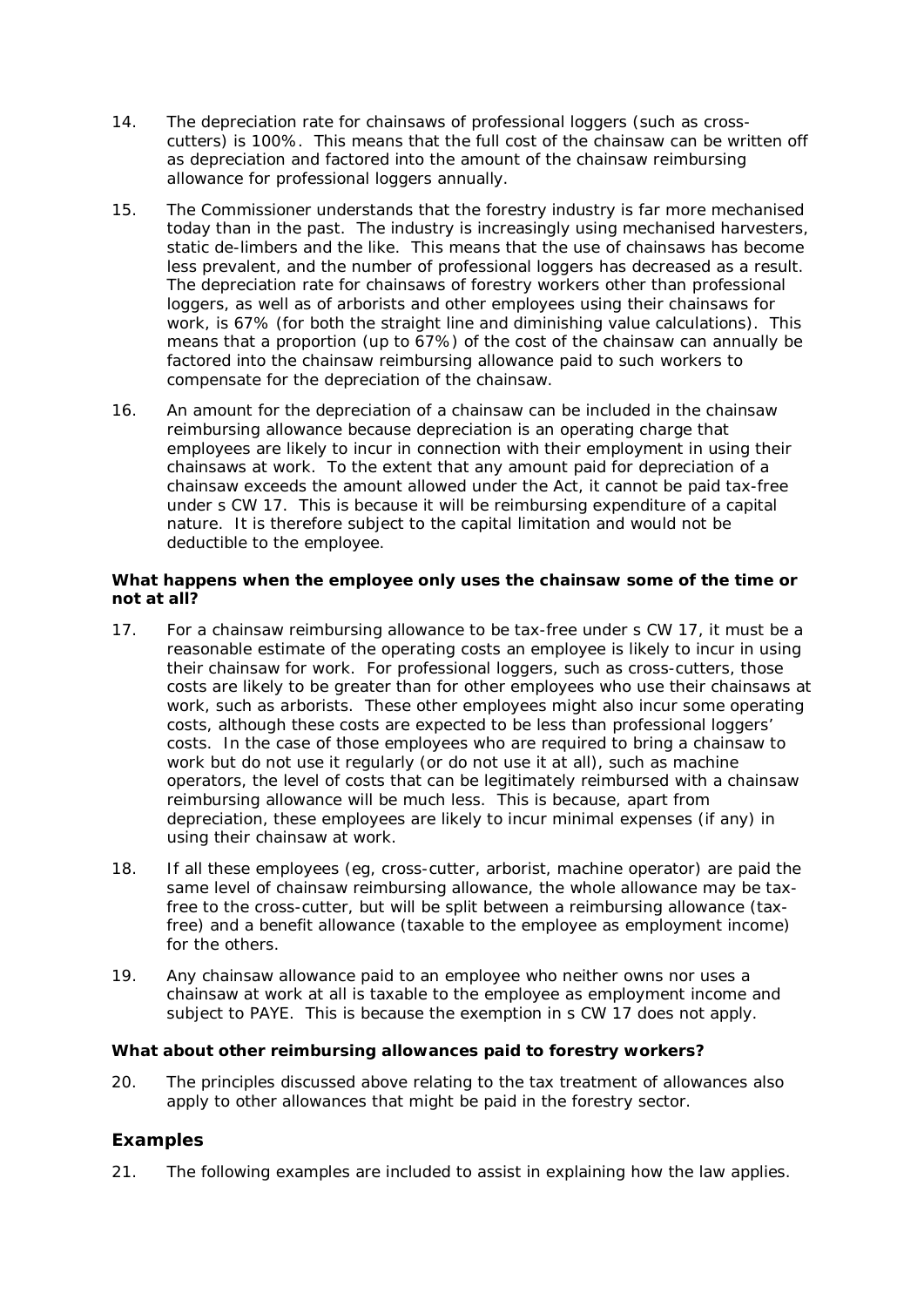# **Example 1 – Chainsaw reimbursing allowance**

- 22. Ian is employed by Big Trees Logging Ltd as a cross-cutter. Ian provides his own chainsaw that he uses for work purposes on a daily basis. Big Trees Logging Ltd pays Ian a daily chainsaw allowance for the use of his chainsaw at work. In arriving at the amount of the allowance, Big Trees Logging Ltd estimates the GST inclusive amount of expenditure likely to be incurred by its cross-cutters, including reasonable estimates of:
	- depreciation (using a depreciation rate of 100%);
	- interest;
	- insurance:
	- repairs and maintenance (labour and parts);
	- bars and chains; and
	- consumables.
- 23. The reasonable estimates of these items of expenditure take into account the size and expected usage of Ian's chainsaw, and are in line with industry standard costings. This daily chainsaw allowance is exempt and not taxable to Ian because it reimburses Ian for expenditure that would be deductible to him if the employment limitation did not exist.
- 24. If Ian is required to provide a spare chainsaw, Big Trees Logging Ltd can also pay Ian a daily chainsaw allowance for providing the spare chainsaw. However, the reasonable estimate of expenditure Ian is likely to incur for the spare chainsaw will be much less than for Ian's first chainsaw. This is because Ian's expenses on the second chainsaw are likely to be minimal.

## **Example 2 – Chainsaw not used for work**

- 25. Todd is also employed by Big Trees Logging Ltd as a machine operator. He is required to bring his chainsaw to work every day but, unlike Ian, Todd seldom uses the chainsaw for his work. Big Trees Logging Ltd pays Todd the same daily chainsaw allowance as that paid to Ian in example 1.
- 26. Todd cannot be paid the same allowance as Ian tax-free as it is not a reasonable estimate of the costs Todd is likely to incur for the use of his chainsaw. Any amount paid to Todd over a reasonable reimbursement amount will be taxable to Todd as employment income and subject to PAYE.

## **Example 3 – Chainsaw not owned by employee**

- 27. Graham is employed as an arborist. He is required to use a chainsaw on a daily basis for his work. His employer supplies the chainsaw and pays for all consumables and outgoings, including spare parts and repairs and maintenance costs for the chainsaw.
- 28. Any chainsaw allowance paid to Graham is not an allowance paid to reimburse Graham for any expenditure because he is not likely to incur any expenditure for the use of the chainsaw. It is therefore taxable to Graham as employment income and subject to PAYE because the exemption in s CW 17 does not apply.

## **Example 4 – Chainsaw owned by employee but employer pays for some outgoings**

29. Chris is employed as a tree-feller. She is required to use her own chainsaw for work on a daily basis, but her employer pays for the fuel, two-stroke oil and chain oil for the chainsaw.